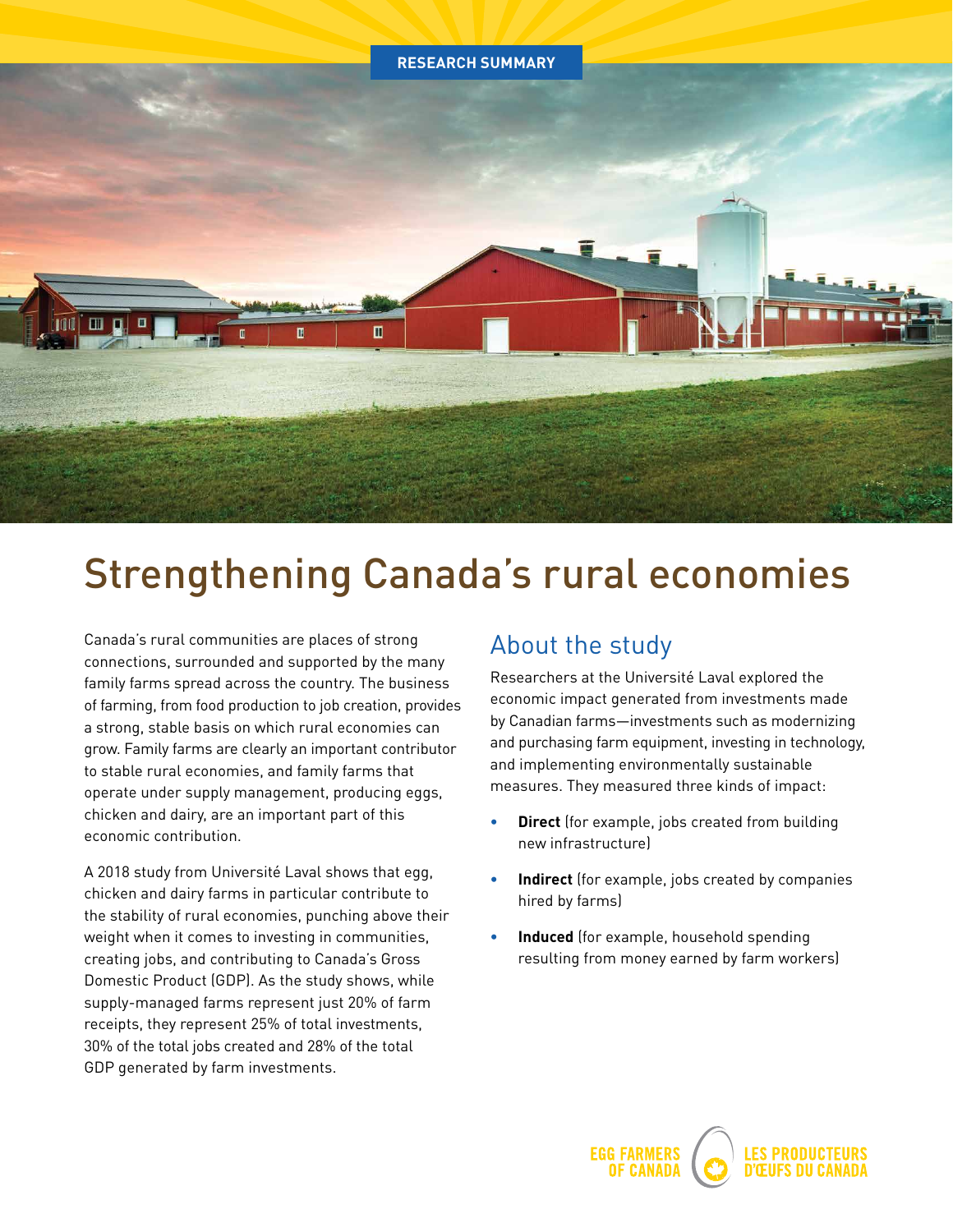To focus the research, researchers Maurice Doyon and Stéphane Bergeron analyzed six agricultural sectors. Using data from Statistics Canada, researchers compared farm investments made by three supply-managed sectors (eggs, chicken and dairy) with three sectors not under supply management (hog, beef and oilseeds/grains). Their research looked at national statistics, while also drilling down to specific examples in Quebec.

# Beyond the farm gate: the effect of farm investments

In 2015, supply-managed farms invested \$2.3 billion in equipment, technology, sustainability and more. While they represent just 20% of farm receipts of the six sectors studied, supply-managed sectors represent 25% of total investments made by Canadian farms.

As shown in a previous study by Dr. Doyon and Raphael Mbombo, the stability provided by supply management—removing market uncertainty and allowing farmers to plan for the future—creates a favourable environment for high levels of farm investments.

Through investments, Canadian farms make 0.25 significant contributions to the national GDP, 0.20 with investments from the six studied sectors contributing over \$8.7 billion in 2015, and generating almost \$925 million in tax revenue that same year.  $\frac{d}{dt}$ 

These investments, as the new study goes on to show, have effects far beyond the farm gate, extending to local communities, towns and even urban centres.

# Creating jobs

Farm investments regularly lead to new jobs being created on the farm, as production increases or new initiatives are implemented. At the same time, these investments have a ripple effect, causing suppliers and supporting industries to hire new workers and expand their businesses.

At a per farm level, the data show that supplymanaged sectors generate up to three times more GDP than non-supply-managed farms. By solely our man hon-supply-managed ranner by secory<br>measuring the impact of their investments, each dairy farm in Canada contributed, on average, \$180,000 to the national GDP, while GDP contributions from chicken and egg farm investments were \$140,000 and \$110,000 per farm, respectively (see Figure 2).

The study reveals that supply-managed farms generated an average of 1.78 jobs per farm from on-farm investments in 2015, while non-supplymanaged farms generated 0.6 jobs per farm. Dairy farms generated the most jobs per farm out of the studied sectors, with 1.93 jobs per farm generated from investments (see Figure 1).

### **FIGURE 1: Jobs per farm generated from agricultural investments by region (2015)**

*Expressed in full-time equivalent*

Source: Calculated from EcoTec consultants and Statistics Canada data

# Contributing to GDP

### **FIGURE 2: Average GDP generated per farm from agricultural investments by region (2015)**

*Values in millions of dollars*



# Local economic impact

With rural economics existing on a smaller scale than their urban counterparts, the relative importance of one new job in rural areas carries different weight than one new job created in urban centres. Recognizing this reality, the researchers expressed the number of jobs created in several rural Quebec communities in terms of equivalent jobs generated in Montreal (see Table 1). Similar principles apply across the country, with new jobs in rural economies carrying different weight compared to new jobs in Canada's urban centres.

In Bas-Saint-Laurent, for example, supply-managed farms created 597 local jobs through on-farm investments. According to the study, this would be equivalent to creating 14,328 jobs in Montreal. Similarly, in terms of GDP contributions, the \$82.9 million created by farm investments in Bas-Saint-Laurent is equivalent to \$1.5 billion of GDP contributions generated by companies in Montreal.

In Côte-Nord, a sparse community in eastern Quebec, supply-managed farm investments created 61 new jobs, equivalent to creating 2,318 jobs in Montreal. GDP contributions in Côte-Nord reached \$5.9 million, which, in relative terms, is equal to \$212 million in Montreal.





## 0.05 Supply-managed sectors provide strong stability to rural communities